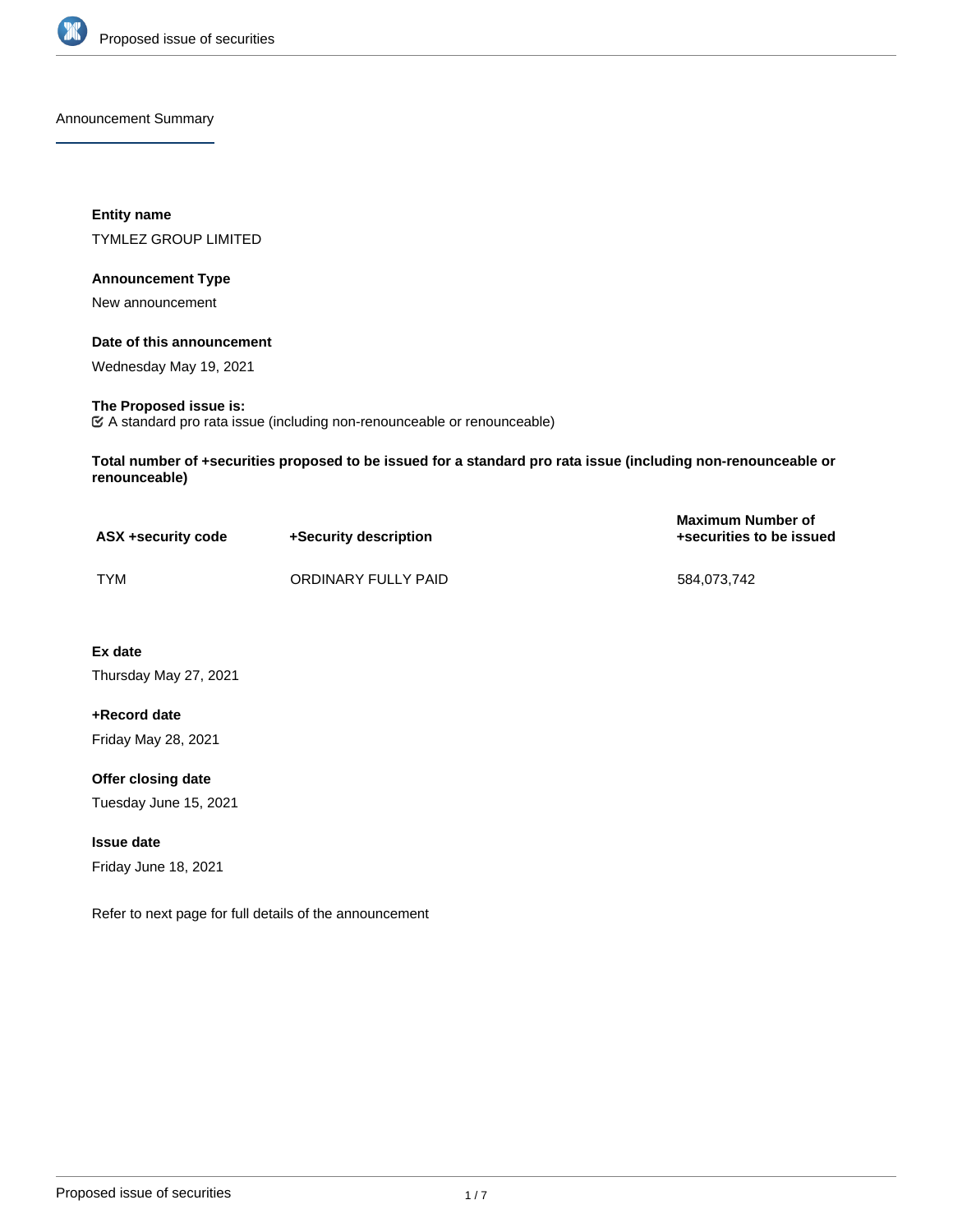

Part 1 - Entity and announcement details

### **1.1 Name of +Entity**

### TYMLEZ GROUP LIMITED

We (the entity named above) give ASX the following information about a proposed issue of +securities and, if ASX agrees to +quote any of the +securities (including any rights) on a +deferred settlement basis, we agree to the matters set out in Appendix 3B of the ASX Listing Rules.

# **1.2 Registered Number Type**

**ACN** 

**Registration Number**

622817421

### **1.3 ASX issuer code**

TYM

# **1.4 The announcement is**

New announcement

### **1.5 Date of this announcement**

Wednesday May 19, 2021

### **1.6 The Proposed issue is:**

A standard +pro rata issue (non-renounceable or renounceable)

### **1.6a The proposed standard +pro rata issue is:**

 $\mathfrak{S}$  + Renounceable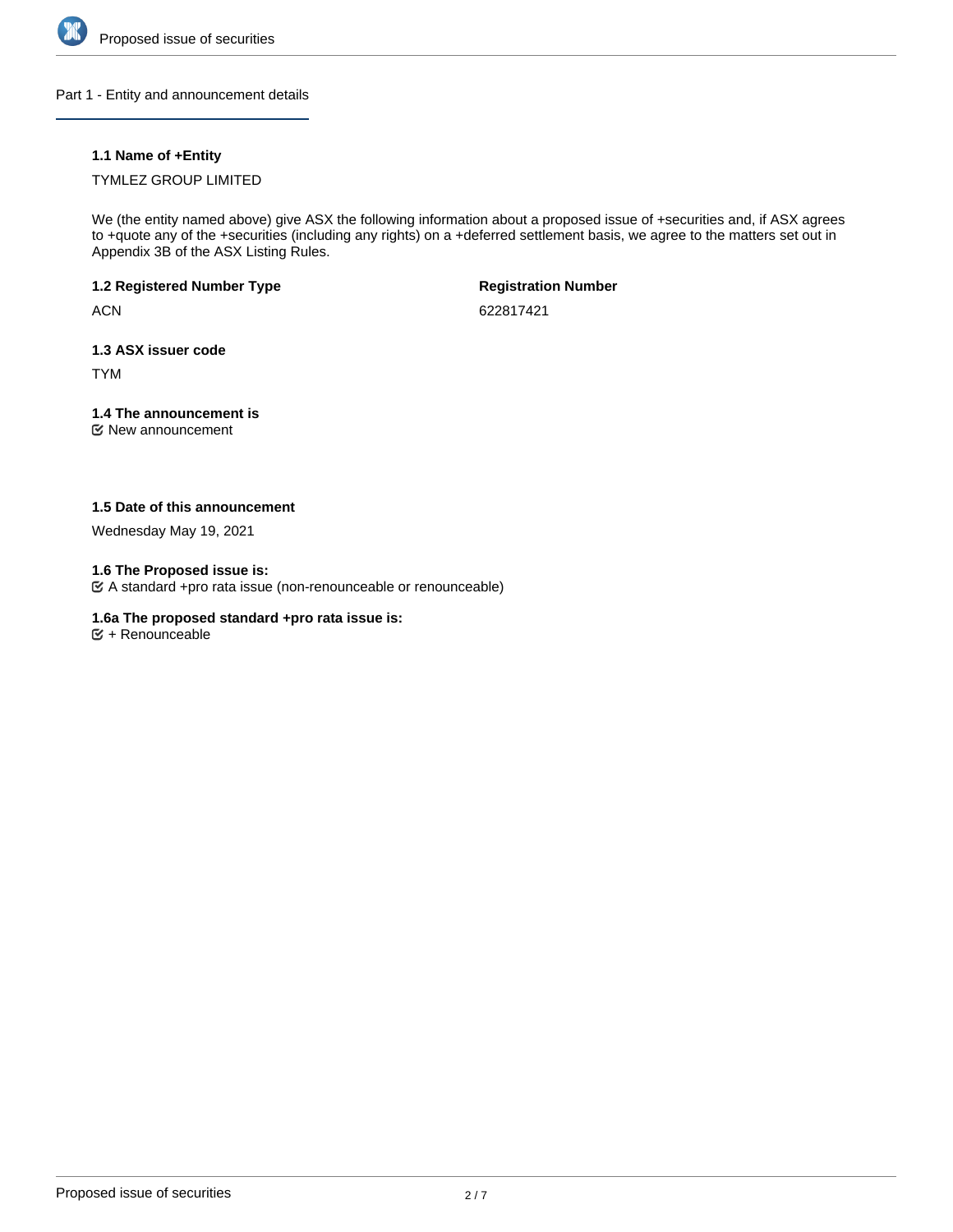

Part 3 - Details of proposed entitlement offer issue

Part 3A - Conditions

**3A.1 - Are any of the following approvals required for the entitlement offer to be unconditional?**

- **+Security holder approval**
- **Court approval**
- **Lodgement of court order with +ASIC**
- **ACCC approval**
- **FIRB approval**
- **Another approval/condition external to the entity**

No

### Part 3B - Offer details

**Class or classes of +securities that will participate in the proposed issue and class or classes of +securities proposed to be issued**

**ASX +security code and description**

TYM : ORDINARY FULLY PAID

**Is the proposed security a 'New class' (+securities in a class that is not yet quoted or recorded by ASX) or an 'Existing class' (additional securities in a class that is already quoted or recorded by ASX)?** Existing class

**Will the proposed issue of this +security include an offer of attaching +securities?**

**If the entity has quoted company options, do the terms entitle option holders to participate on exercise?** No Yes

Details of +securities proposed to be issued

#### **ASX +security code and description**

TYM : ORDINARY FULLY PAID

**ISIN Code (if Issuer is a foreign company and +securities are non CDIs)**

**ISIN Code for the tradable rights created under a renounceable right issue (if Issuer is foreign company and +securities are non CDIs)**

**Offer ratio (ratio to existing holdings at which the proposed +securities will be issued)**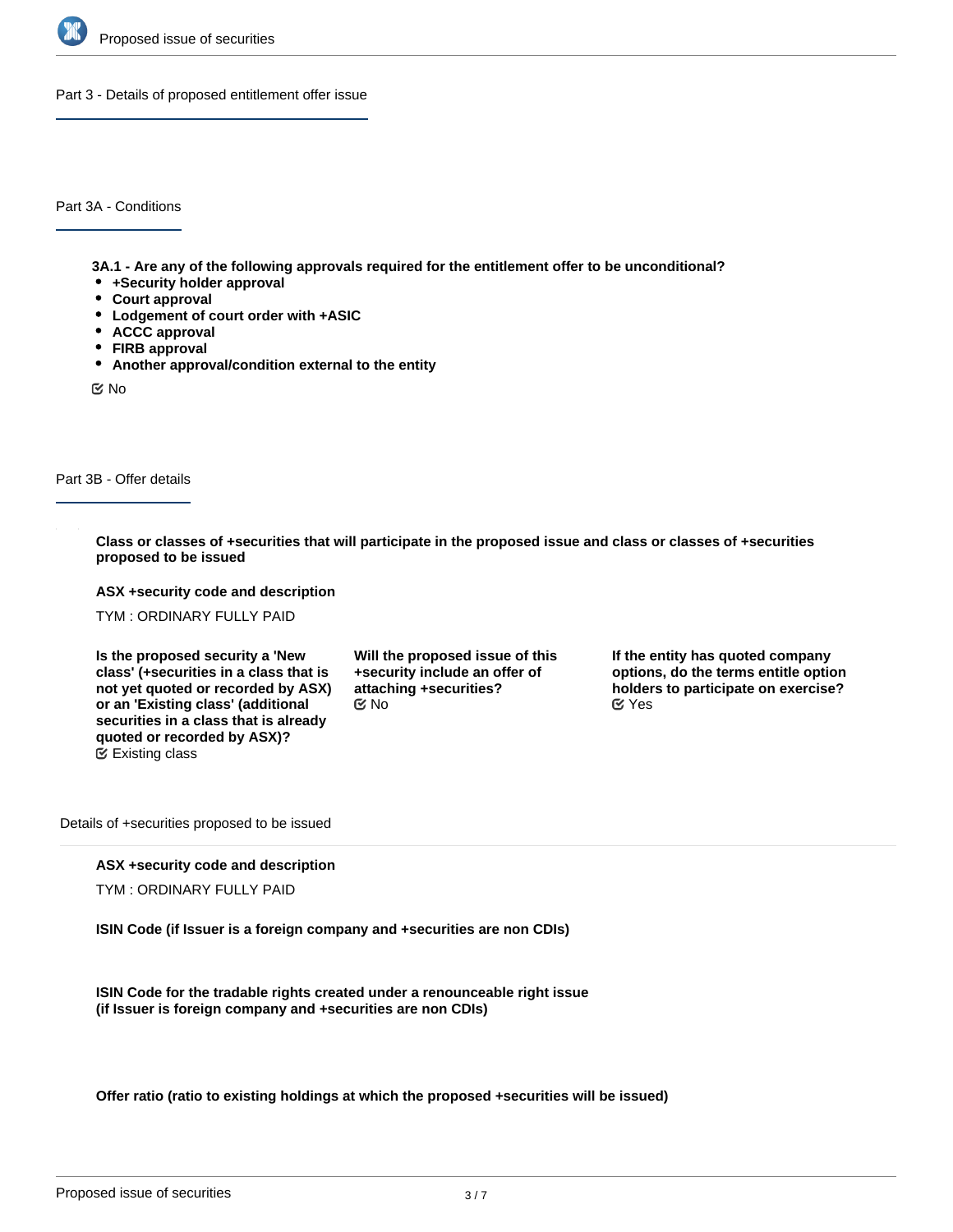

| The quantity of additional +securities For a given quantity of +securities<br>to be issued | held |
|--------------------------------------------------------------------------------------------|------|
|                                                                                            |      |

| What will be done with fractional<br>entitlements? | Maximum number of +securities<br>proposed to be issued (subject to<br>rounding) |
|----------------------------------------------------|---------------------------------------------------------------------------------|
| Fractions rounded up to the next                   | 584.073.742                                                                     |
| whole number                                       |                                                                                 |

### **Offer price details for retail security holders**

| In what currency will the offer be | What is the offer price per +security |
|------------------------------------|---------------------------------------|
| made?                              | for the retail offer?                 |
| AUD - Australian Dollar            | AUD 0.01000                           |

### **Oversubscription & Scale back details**

**Will individual +security holders be permitted to apply for more than their entitlement (i.e. to over-subscribe)?** Yes

### **Describe the limits on over-subscription**

Eligible Shareholders who have taken up their Entitlements in full and wish to subscribe for New Shares above their Entitlement are invited to apply for Shortfall Shares under the Shortfall Offer. The Company reserves the right to issue an Eligible Shareholder a lesser number of Shortfall Shares than applied for or no Shortfall Shares at all.

# **Will a scale back be applied if the offer is over-subscribed?**

Yes

### **Describe the scale back arrangements**

If applications for Shortfall Shares are received that would result in oversubscription, then the Company will not accept such oversubscriptions and will allocate Shortfall Shares (in consultation with the Lead Manager). The Company will not allocate Shortfall Shares to the extent that an applicant's voting power in the Company would, together with that applicant's associates, exceed the takeover thresholds in the Corporations Act, subject to certain exceptions permitted by law.

**Will these +securities rank equally in all respects from their issue date with the existing issued +securities in that class?** Yes

#### Details of company options where holders entitled to participate in the offer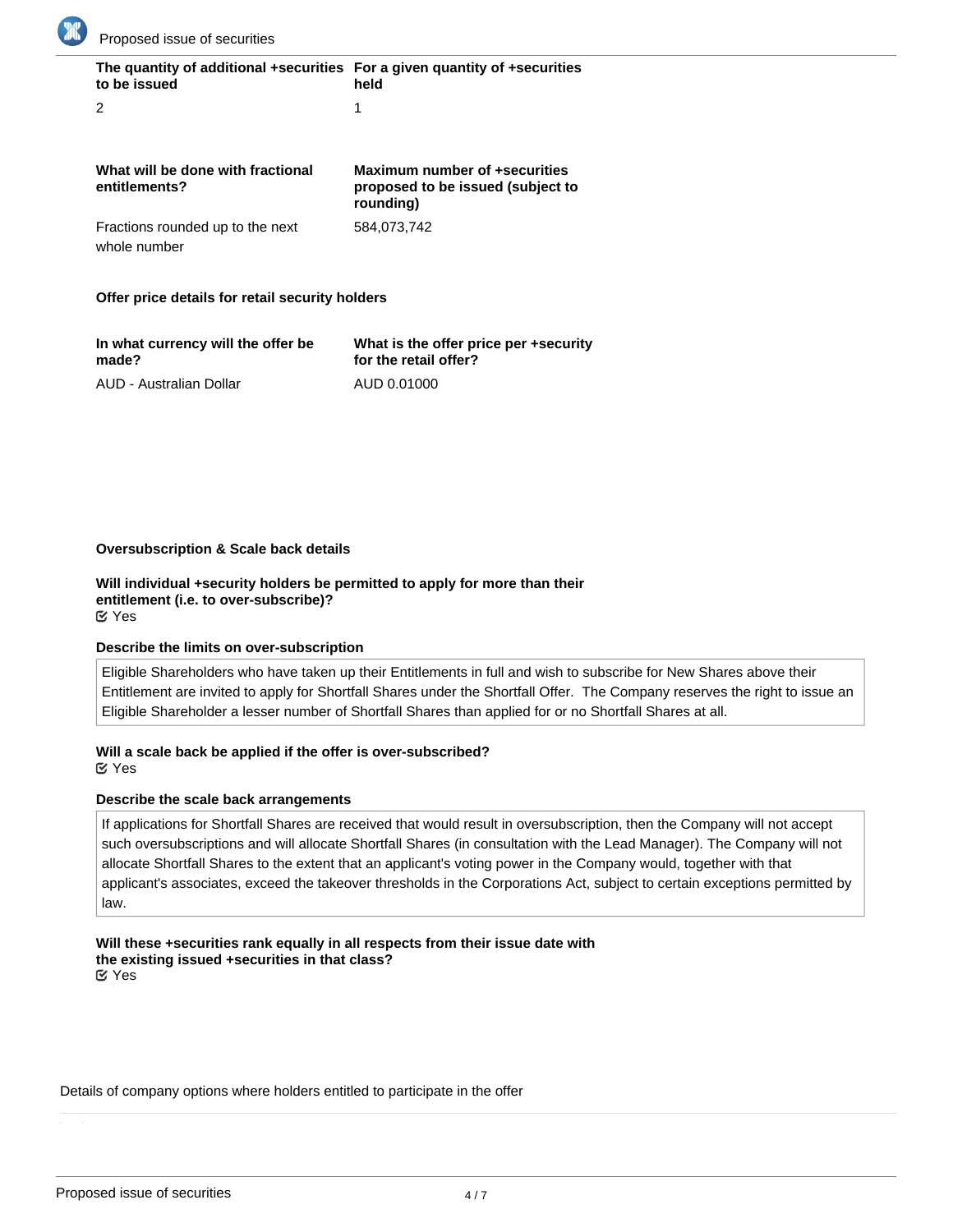

### **ASX +security code and description**

TYMO : OPTION EXPIRING 31-DEC-2023

### **Date Option must be exercised by**

Friday May 28, 2021

Part 3C - Timetable

# **3C.1 +Record date**

Friday May 28, 2021

# **3C.2 Ex date**

Thursday May 27, 2021

# **3C.3 Date rights trading commences**

Thursday May 27, 2021

# **3C.4 Record date**

Friday May 28, 2021

### **3C.5 Date on which offer documents will be sent to +security holders entitled to participate in the +pro rata issue**

Wednesday June 2, 2021

# **3C.6 Offer closing date**

Tuesday June 15, 2021

# **3C.7 Last day to extend the offer closing date**

Wednesday June 9, 2021

# **3C.8 Date rights trading ends**

Monday June 7, 2021

# **3C.9 Trading in new +securities commences on a deferred settlement basis**

Tuesday June 8, 2021

**3C.10 Last day for entity to announce the results of the offer to ASX, including the number and percentage of +securities taken up by existing +security holders and any shortfall taken up by underwriters or other investors**

Wednesday June 16, 2021

# **3C.11 +Issue date**

Friday June 18, 2021

### **3C.12 Date trading starts on a normal T+2 basis**

Monday June 21, 2021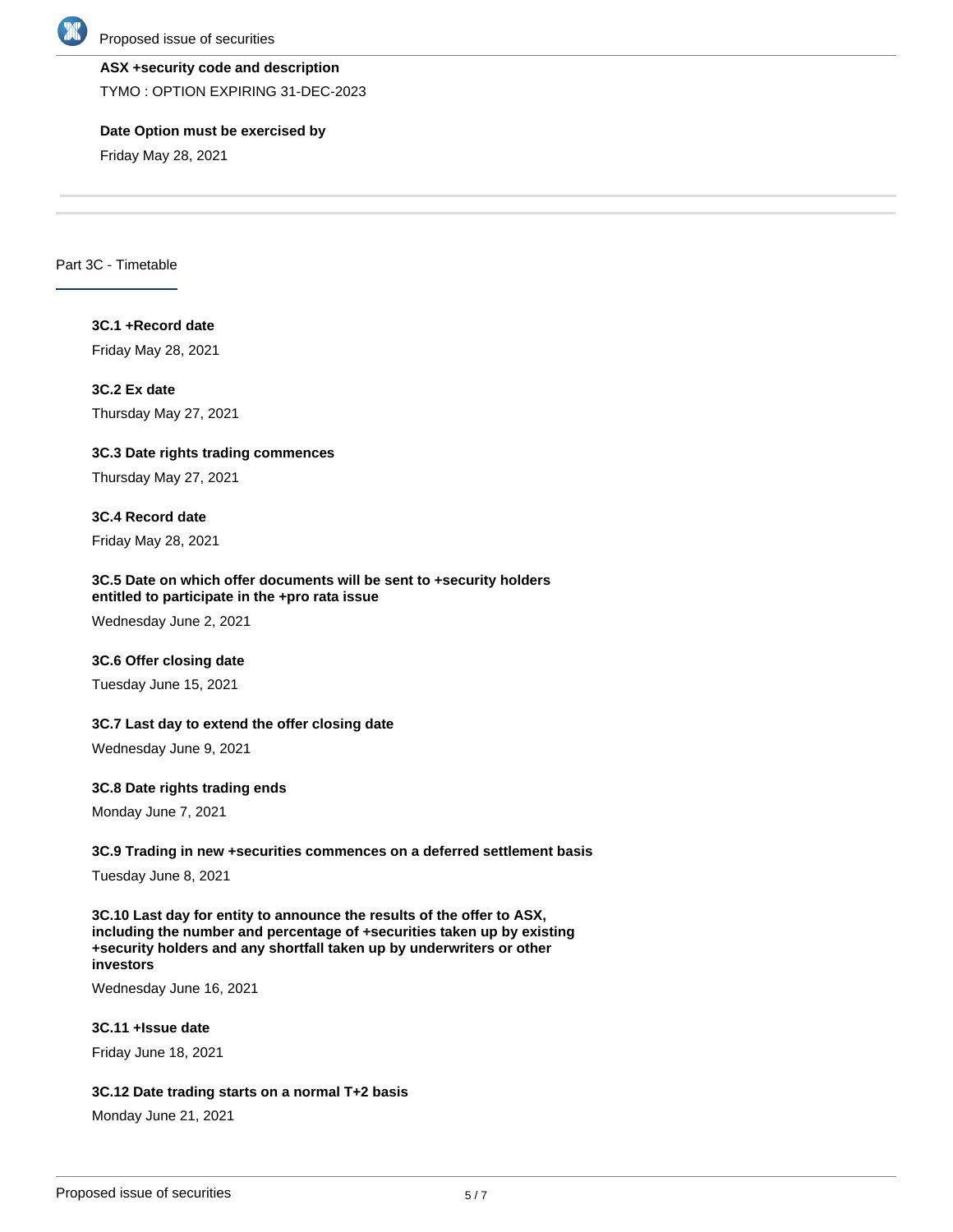

### **3C.13 First settlement date of trades conducted on a +deferred settlement basis and on a normal T+2 basis**

Wednesday June 23, 2021

Part 3E - Fees and expenses

**3E.1 Will there be a lead manager or broker to the proposed offer?**

Yes

**3E.1a Who is the lead manager/broker?**

Sequoia Corporate Finance Pty Ltd

### **3E.1b What fee, commission or other consideration is payable to them for acting as lead manager/broker?**

6% of funds raised under the Offer and the Shortfall Offer and 3,000,000 Options with an exercise price of 150% of the price at which the New Shares are issued and exercisable by no later than 5pm (AEDT) on 31 December 2023

**3E.2 Is the proposed offer to be underwritten?** No

**3E.3 Will brokers who lodge acceptances or renunciations on behalf of eligible +security holders be paid a handling fee or commission?** No

### **3E.4 Details of any other material fees or costs to be incurred by the entity in connection with the proposed offer**

Part 3F - Further Information

**3F.1 The purpose(s) for which the entity intends to use the cash raised by the proposed issue**

Please see section 6.1 of the Entitlement Issue Offer Document.

**3F.2 Will holdings on different registers or subregisters be aggregated for the purposes of determining entitlements to the issue?**

No

**3F.3 Will the entity be changing its dividend/distribution policy if the proposed issue is successful?** No

**3F.4 Countries in which the entity has +security holders who will not be eligible to participate in the proposed issue**